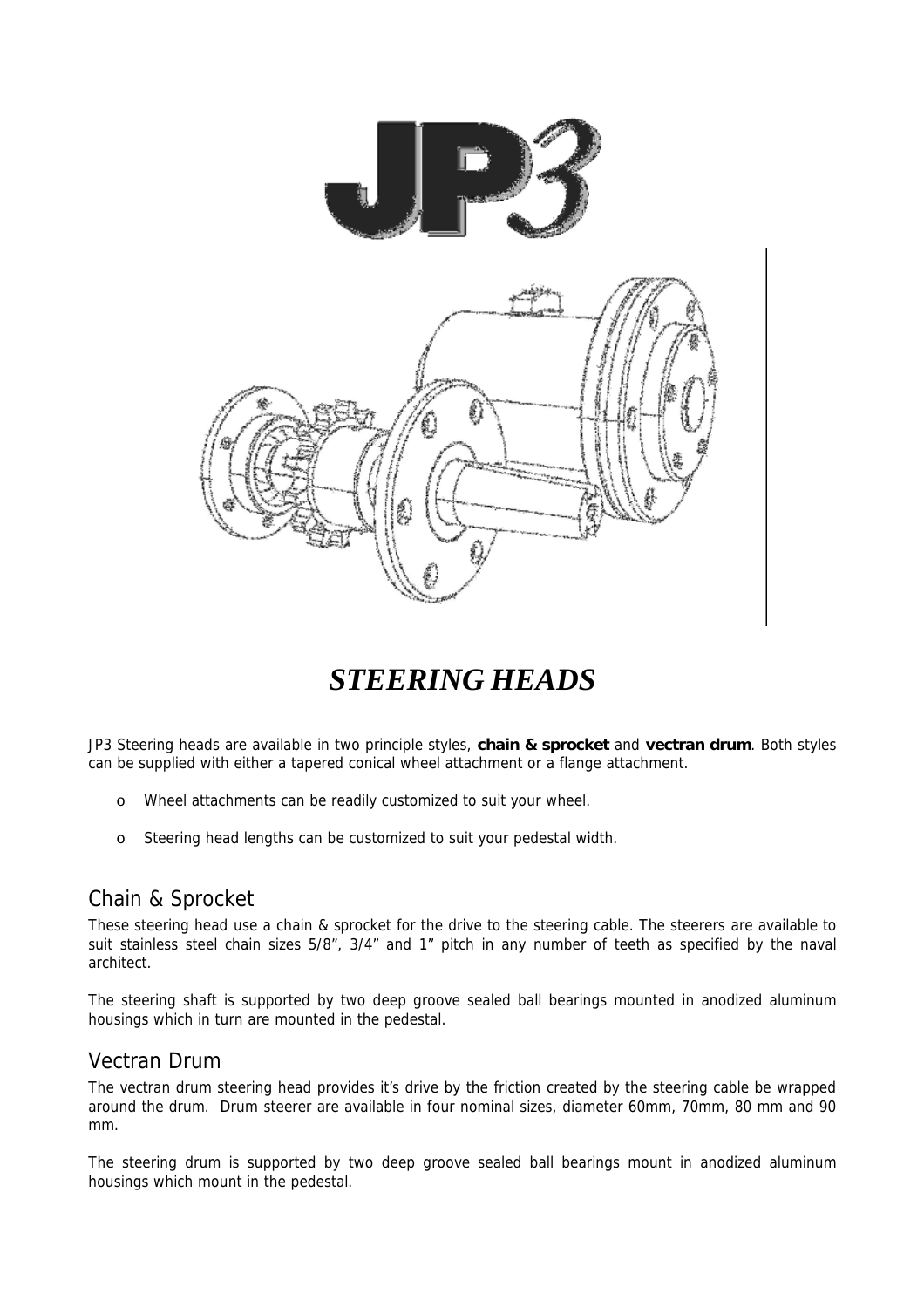# COMPLIMENTARY PARTS

## Steering Head Brakes

Steering head brake is available for most steering heads. The brake allows the wheel to be locked off when the boat is moored to keep the rudder central.

These features separate clamp located on the main steering shaft with a small hand wheel that is mounted in the side of the pedestal. Tightening the hand wheel clamps the shaft and locks the steering head.

## Harness Points

Padeyes at combine the washer for retaining the steering wheel and form a secure attachment point for helmsman's harness tether are available.

These can be supplied in Stainless Steel or Titanium.

# CUSTOM PARTS

## Steering Head and Trim Tab Control

Combination steering head and trim tab controls are available on request. These feature a main chain and sprocket steering head for steering the yacht main rudder with an inner steering head and wheel for controlling the trim tab.

The trim tab control features detents which relate to predetermined trim tab angles and the straight ahead position. The helmsman then knows when the trim tab is at the correct setting.



JP3 Steering Heads Page 2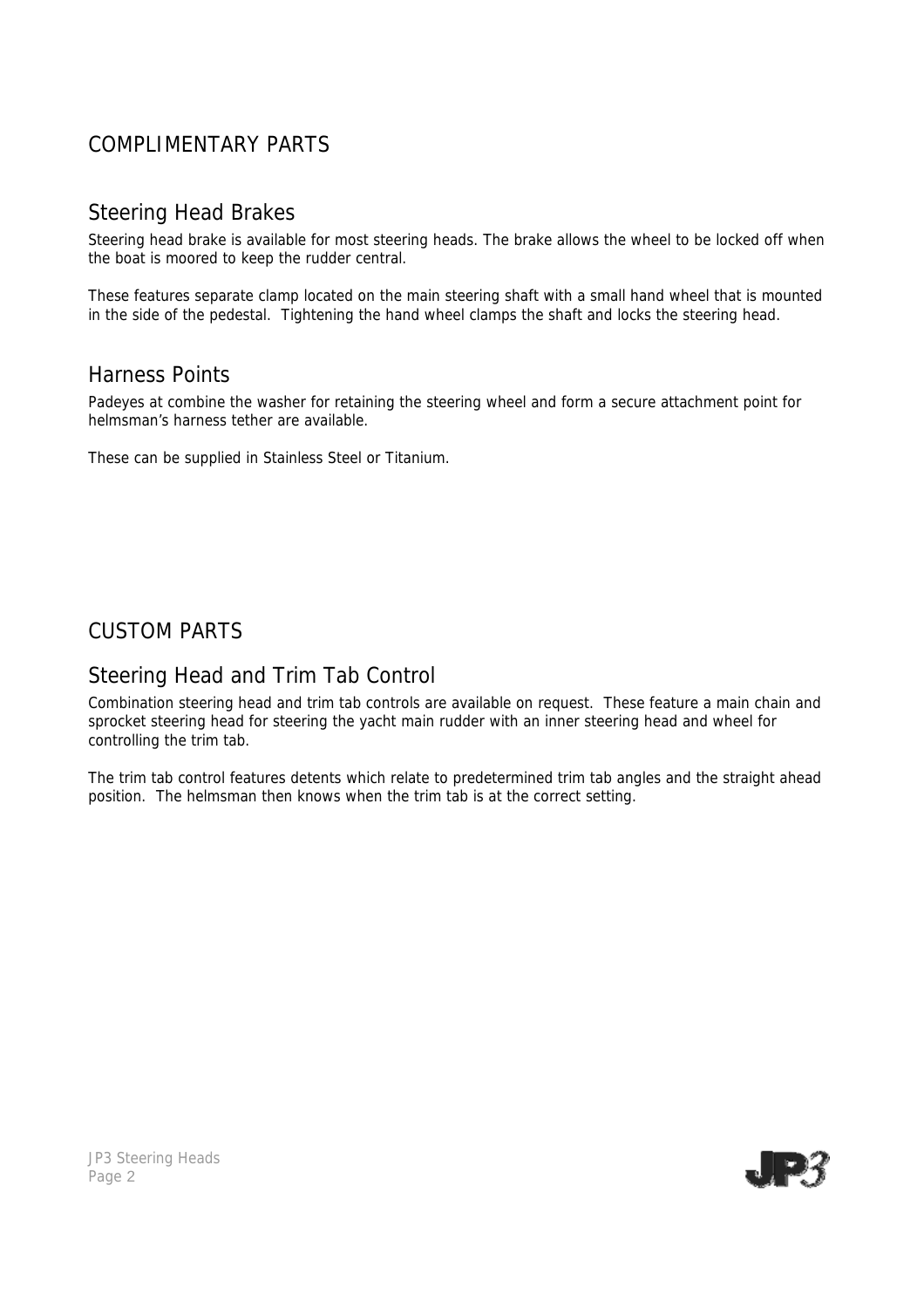# INSTALLATION

#### CHAIN & SPROCKET STEERING HEAD ASSEMBLY *Refer to the typical installation shown on page 5*

- 1. Install the forward bearing housing with bearing in the pedestal.
- 2. With the thrust collar on the shaft loose, install the remainder of the steering head aft bearing housing with bearing in the pedestal. Fitting the shaft into the bearing in the forward bearing housing.



Forward and aft bearing housings should be aligned with the steering shaft centre line. The two bearing housings should be a precise fit in the pedestals to ensure the housing is well supported. The fasteners into the backing plates are to clamp the pedestal face only.

- 3. Tighten the aft bearing housing fasteners.
- 4. Ensuring the shaft is fully located in the fwd bearing, position the thrust collar so it firm against the aft bearing.

Tighten the three (3) grub screws to fix the thrust collar and check there is no fore/aft movement of the steering shaft.

5. Steering heads with longer shafts will have keyways that are longer than the key supplied. This is to provide greater adjustment for the sprocket position.



Adjust the position of the chain sprocket so the chain leads smoothly onto and off the sprocket. Check the key is positioned centrally in the chain sprocket groove.

6. Tighten the three (3) grub screws to fix the sprocket and check there is no movement of the sprocket.



At final assmebly is it recommended that the grub screws are locked with Loctite Threadlocker or equivalent. Ensure you use a Loctite grade that can be disassembled manually.

#### VECTRAN STEERING HEAD ASSEMBLY *Refer to the typical installation shown on page 6*

1. Install the forward bearing plate tighten the screwing ring from the inside.



At final assembly is it recommended that the screwing ring is locked with Loctite Threadlocker or equivalent. Ensure you use a Loctite grade that can be disassembled manually.

2. Install the remainder of the steering drum and aft bearing housing with bearing in the pedestal. Fitting the bearing in the drum onto the shaft on the forward bearing plate.



Forward bearing plate and aft bearing housing should be aligned with the steering shaft centre line. The forward bearing plate and aft housing should be a precise fit in the pedestals to ensure the housing is well supported. The fasteners into the backing plates are to clamp the pedestal face only.

JP3 Steering Heads Page 3